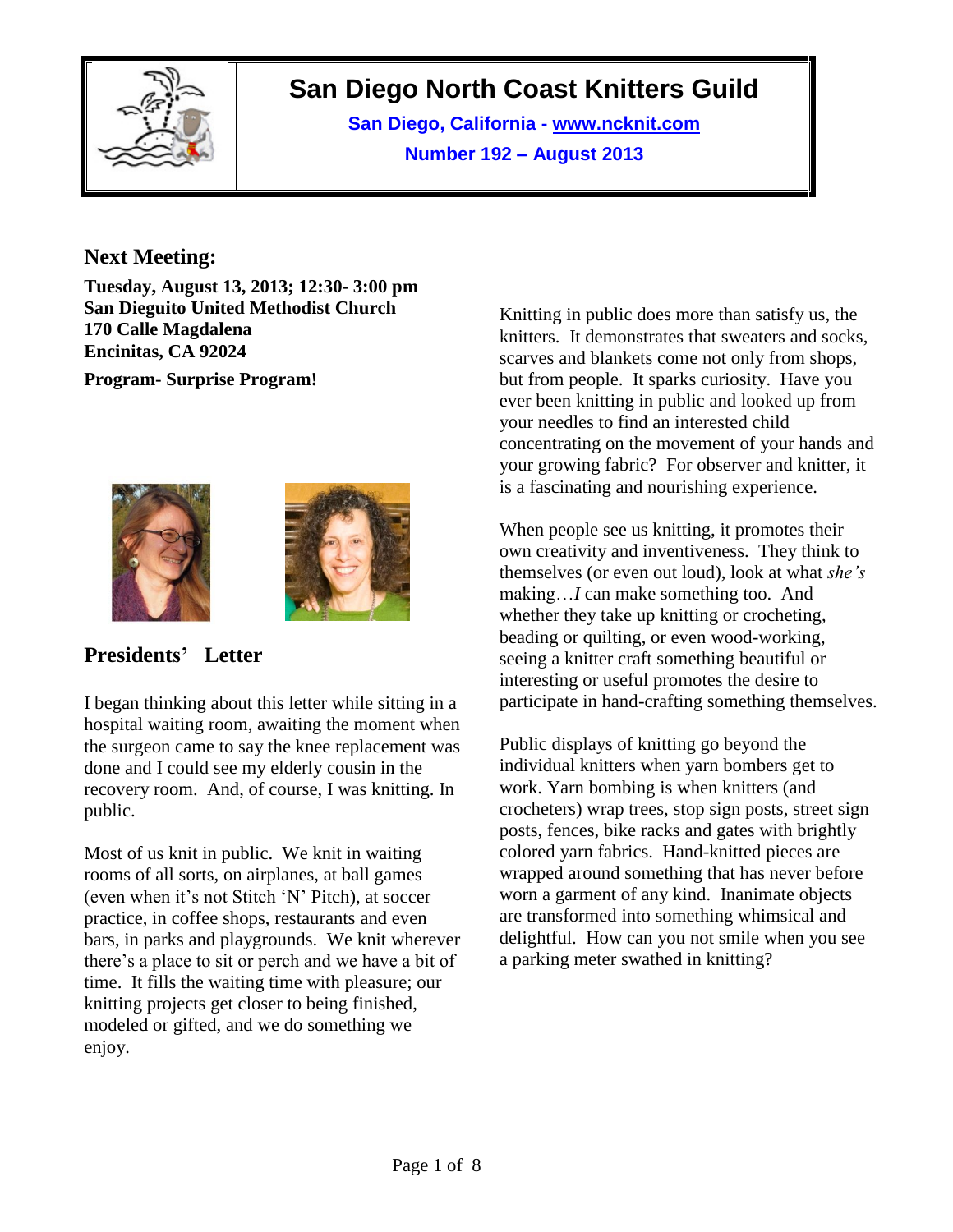Here in San Diego, there are a number of people active in yarn bombing. The Guild was looking forward to hearing and seeing local yarn bomber Marcy Kraft, aka Crochet Grenade, at our August meeting. Marcy is unable to join us this month and we hope to reschedule. You can see some fine examples of local yarn bombers' work (including Marcy's) in various San Diego neighborhoods. You can find examples in Clairemont and North Park, and take a look at the yarn bombing at the Kensington-Normal Heights branch library [http://www.flickr.com/photos/ponine/sets/721576](http://www.flickr.com/photos/ponine/sets/72157634076549315/) [34076549315/](http://www.flickr.com/photos/ponine/sets/72157634076549315/)

Keep knitting, in private or in public. Inspire someone with your project and nourish them and yourself with knitting.

Sheila Kirschenbaum Stacy Smith

P.S. Sheila's 87-years old cousin's knee replacement went great!

### **Remaining 2013 Meeting Schedule**

|            | * <b>August 13</b> Surprise Program                                    |
|------------|------------------------------------------------------------------------|
|            | <b>September 3</b> Annual Stash Sale<br><b>Stash Sale Challenge</b>    |
| *October 8 | Julie Weisenberger - Cocoknits<br>Trunk Show<br>October 9 workshop     |
| November 5 | Sally Melville – Why We Do What<br>We Do<br>November 6 and 7 workshops |
| December 2 | Holiday Luncheon and Fashion<br>Show                                   |

**\*August & October meetings are scheduled for the second Tuesday of the month due to holiday and rental conflicts. PLEASE MARK YOUR CALENDARS ACCORDINGLY.**

# **July Potluck Report**

The July Potluck was a big success. We had over 70 members arrive with a dish to share and their knitting. I would like to give a huge "thank you" and a hug to Laura Brubaker. Her bright, festive tablecloths set the mood for a lovely afternoon, along with the water



containers with fruit slices and ice. I would also like to thank my friends from the RN Group (4th Tuesday of the month at 10:00 am at the Encinitas Senior Center) Gwen Nelson, Ellen Magee, Lillia Brown, Lisa Frieda and Connie Horst for their invaluable help with set-up and wrap-up. Without all of these people pitching in and helping, we just couldn't have pulled it off. Hope I haven't forgotten anyone. If so, I'm sorry. The addition this year of the member vendors was also a big hit. Thanks everyone. See you next July.

Joyce Raymer, Potluck Coordinator

# **San Diego County Fair**

SDNCKG awarded prizes, including Guild memberships) at the Fair to: **Kim Lovett, Excellence in Workmanship Michelle Harner, Best Original Design**

Will all of you who submitted pieces to the Fair please bring them to the next meeting for Show and Share?



Mary Brown, SDNCKG Fair Knitting Coordinator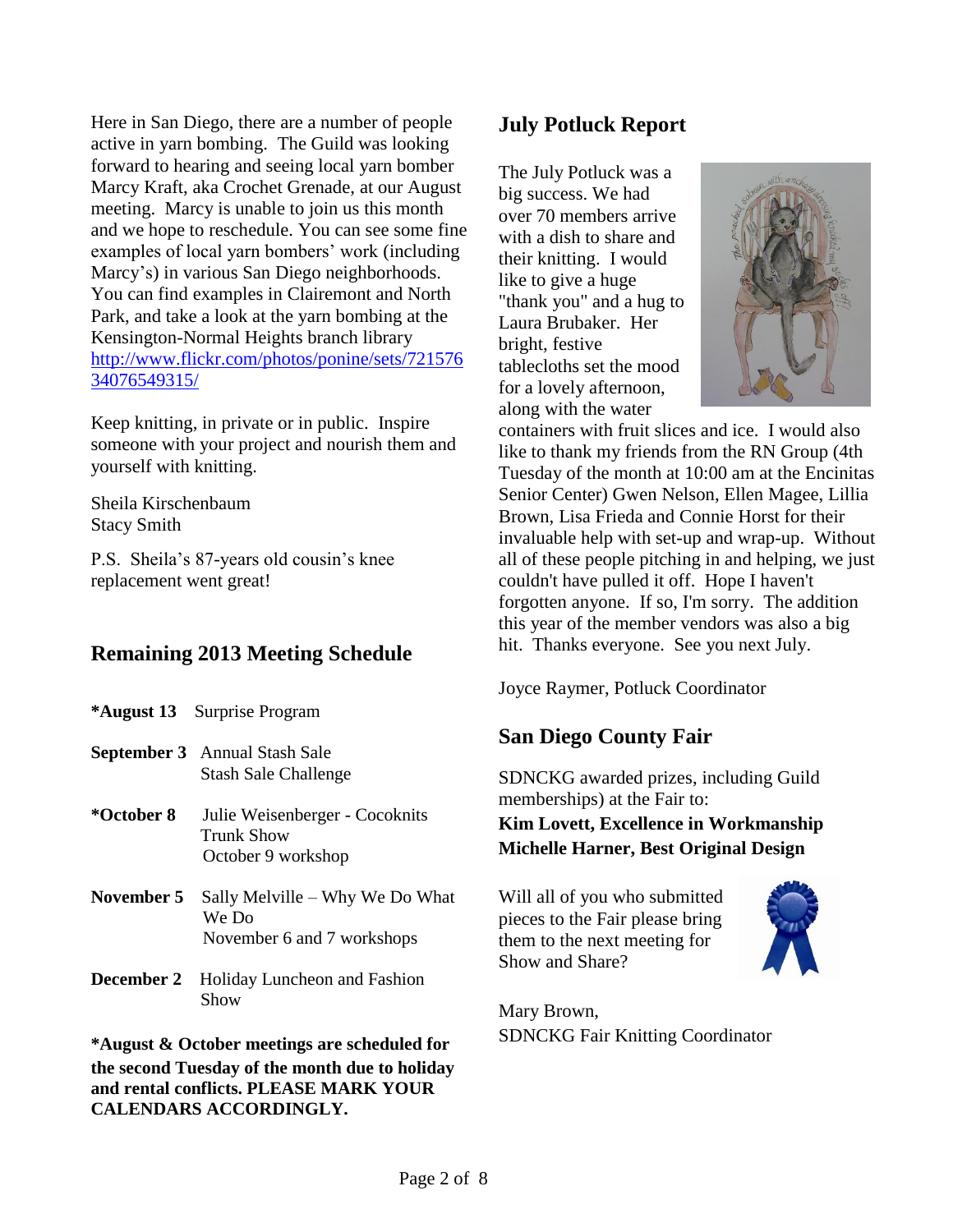### **Member Help Sessions**

The next Member Help Sessions will be on September 10 and November 12, from 12-3pm in the classroom at the church. Please come to knit even if you do not have a problem to be solved!

# **Stash Sale- September Meeting!**

We are "open" for donation business. Your Stash Sale Committee is busy working in the background to prepare for the September yarn melee! We have some great ideas planned, but it does all hinge on *your* donations.



No amount of yarn is really too small to donate. OK, maybe your thrumbs are too little; but even a few yards will be welcomed to make up our "Collage Packs" for knitting up beautiful freeform color and texture. Start hauling it all in, we're ready!

Claudia Carlson, Stash Sale Coordinator

### **Save These Dates for Next Year!**

**Temecula Retreat:** January 20-23, 2014

**Casa de Maria Retreat:** April 28-May 1, 2014

# **Minutes from the July Meeting**

The informal meeting of a Pot-Luck and Knit-In began with lunch. Member vendors had displays of their products.

President Sheila Kirschenbaum thanked members for bringing the variety of dishes prepared for the pot-luck. The Guild provided the desserts and beverage. The following were brought to the attention of members:

- 1. Knit@Nite will be on July 10 at 6PM at the Jewish Community Center. In August it will return to the  $1<sup>st</sup>$  Wednesday of the month.
- 2. The August General Meeting of the Guild will be one week later on August 13. Please share this information with members and potential guests. The meeting will feature Marcy Kraft (Yarn) Bombs Away! A Presentation on Public Art by Guest Artist Crochet Grenade. This knitted and crocheted art can be seen in several San Diego locations.
- 3. The annual stash sale will be September 3. Donations of yarn, notions, needles, tools and books will be accepted at the August meeting.
- 4. Members Teaching Members will be held on July 18 at 10AM at Annette Friedlein's home. Mary Ann Archbold will present a workshop on felting. A pattern to knit for a felted purse is available but members must sign up for the workshop. Contact Sue Tavaglione. Ideas for future MTM classes should be sent to Sue.
- 5. Former member Florence Griffins who is blind is teaching others to knit at the Braille Institute near UTC. She would like help on Mondays 10-12AM as she cannot see well enough to correct her students' mistakes. Contact Dottie Pusl if you are able to help: [dpusl918@gmail.com](mailto:dpusl918@gmail.com)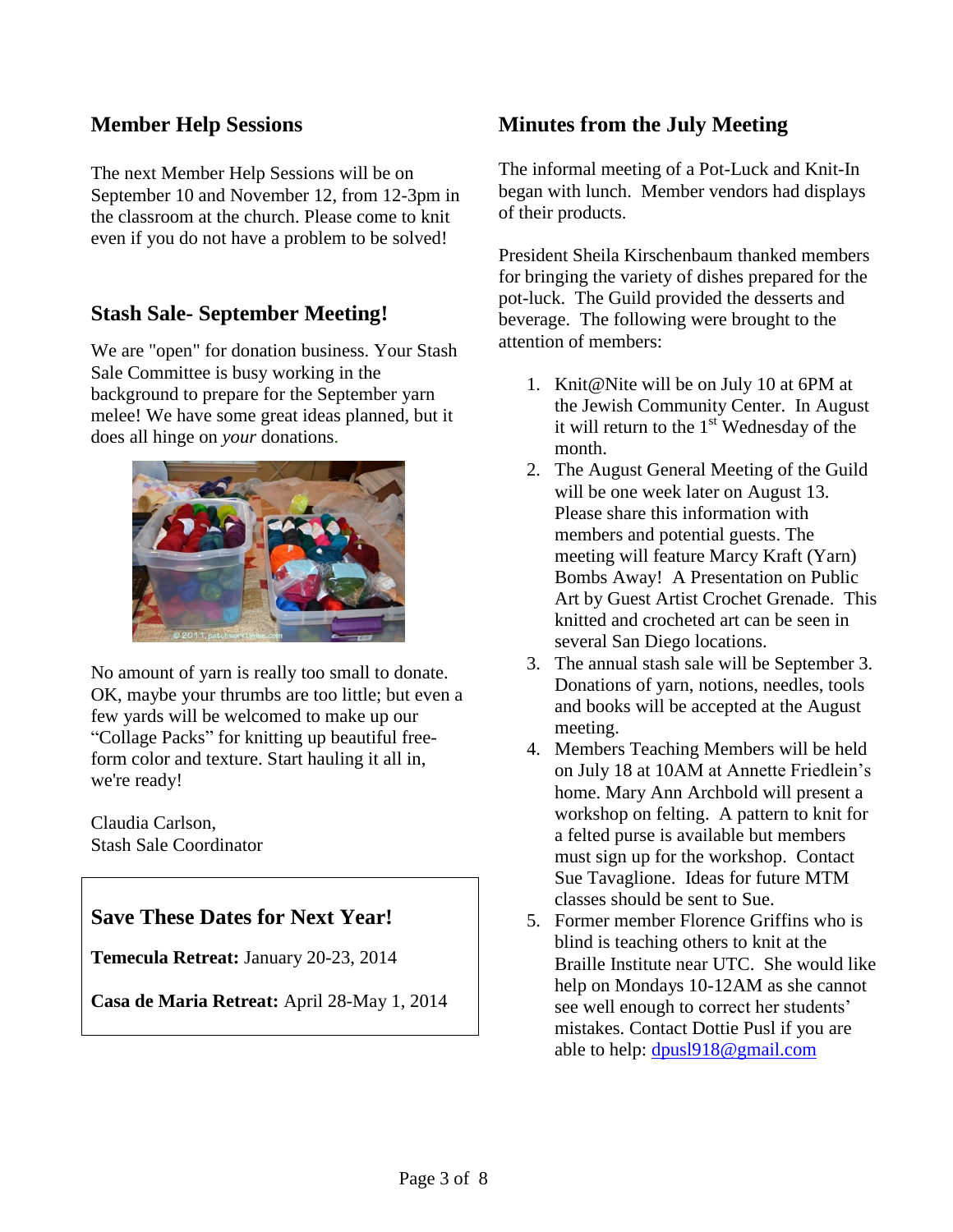6. Sheila encouraged members to enjoy more food and visit the numerous member vendors showing their talents.

Respectfully submitted, Sandra Yayanos

# **Member News**

**Rosie Berkowitz** has a new number: 949-215-4320

**Annette Friedlein** has been contacted by someone whose friend has neuropathy in her feet and wears crocheted slippers. The lady who made them is in her 90's and cannot make them anymore. If anyone knows someone who might love to get paid to crochet some slippers, please contact Annette at 760-635-7565 or at [byteus3@yahoo.com](mailto:byteus3@yahoo.com) .

# **Knitting Sub-Group Meeting Schedule:**

If you would like to attend a sub-group meeting, call the contact listed below first, as sometimes there is a change in the meeting schedule or location.



● **AKG Group**- It is called the AKG Group, Advanced Knitters Group, 9am every Fri., Old California Coffee Shop, Restaurant Row, San Marcos. Contact: Phyllis Bates 760-828- 8286.

● **Knit@Nite Group**- 6pm,, 1st Wed, Jewish Community Center. Contact: Linda Erlich, 858- 759-9509 but check the schedule on the website to confirm dates.

 $\bullet$  **I-15 Group**-9am, every 2<sup>nd</sup> and 4<sup>th</sup> Wed, at Panera in Carmel Mountain Ranch. Contact: Mimi Sevimli, 858-722-8128.

● **PA Group**- 1:00pm to 3:00 pm, every Monday at Panera in Solana Beach. Contact: Jean Moore 858-587-9054.

**● RN Group**- RN stands for "Rather Normal", and the group meets on the  $4<sup>th</sup>$  Tuesday of every month from 10:00am to noon, at the Encinitas Senior Center (1140 Oakcrest Park Drive; cross street is Balour). Contact: Gwen Nelson 760-720- 5420.

# **San Diego Knitting Guild General Information:**

Our Co-Presidents are Sheila Kirschenbaum[,sheilabaum@yahoo.com,](mailto:sheilabaum@yahoo.com) and Stacy Smith, [artmama007@gmail.com.](mailto:artmama007@gmail.com) The Website address is: [www.ncknit.com.](http://www.ncknit.com/) The group is open to all knitters, regardless of skill level.

Dues are \$20 annually and expire for all members on January 31. A printable membership form is available on the website, and should be mailed with a check to:

**Zita Gardner** is taking over the duties of **Membership**. Her contact information:

San Diego North Coast Knitters Guild c/o Zita Gardner 9902 Helix Mont Circle La Mesa, CA 91941 [zitagardner@cox.net](mailto:zitagardner@cox.net) .

# **Newsletter**

Barbara McCroskey

[bmccroskey@prodigy.net](mailto:bmccroskey@prodigy.net) Please send information to me by the  $15<sup>th</sup>$  of the month for the article to appear the following month.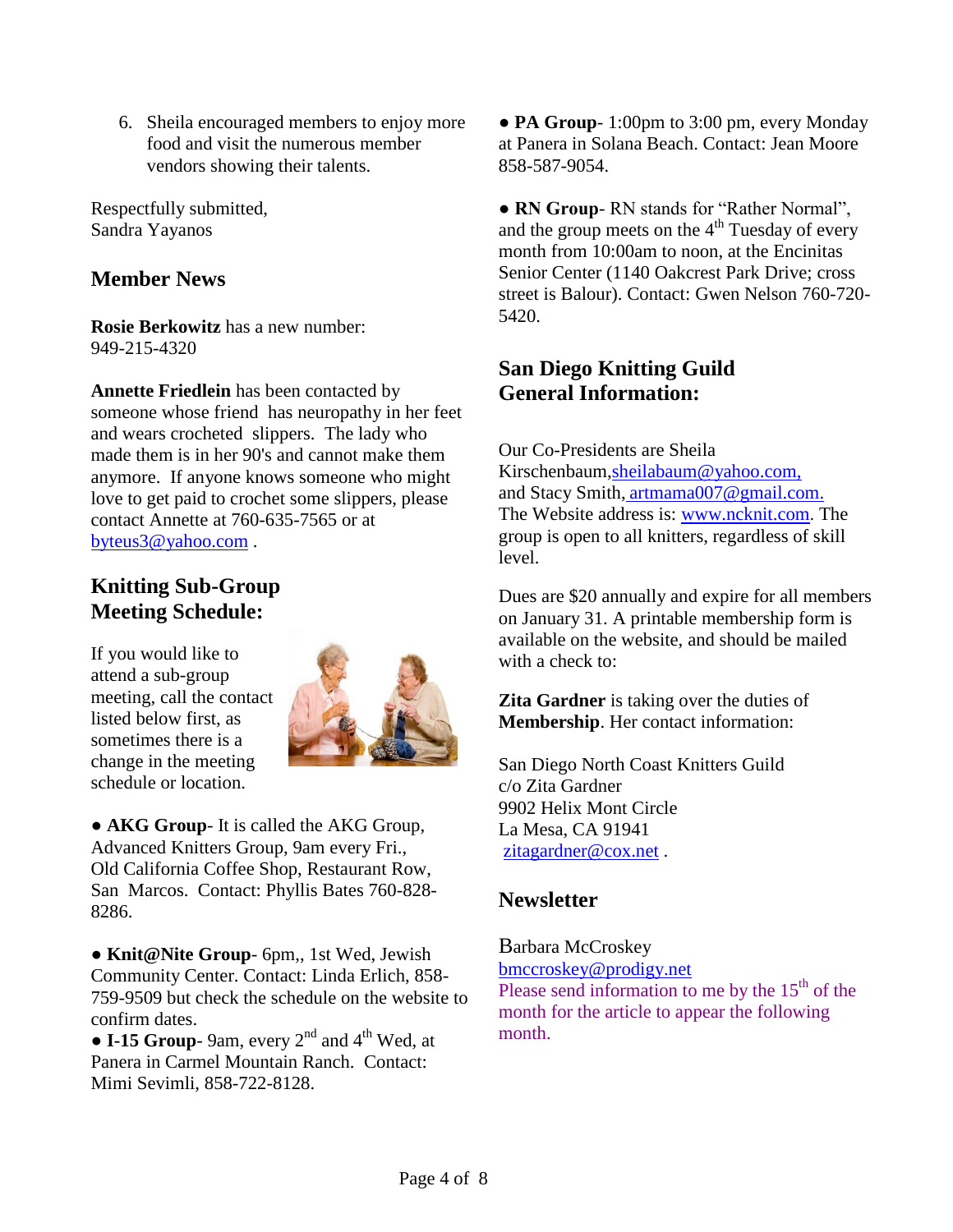### **Website Contacts**

Linda Erlich – [lerlich555@aol.com](mailto:lerlich555@aol.com) Mar Gee Farr – [margee15@cox.net](mailto:margee15@cox.net) Barbara Levin – [Barbara.Levin@me.com](mailto:Barbara.Levin@me.com)

Local yarn shop owners are encouraged to check their listings and provide updates to our Web Masters. We would like to hear about any trunk shows and guest teachers from out-of-town at your shops – we'll put the dates on the website and in the newsletter.

# **Yarn Crawl- First for San Diego**



Attention all knitting enthusiasts! Save the dates for the first San Diego Yarn Crawl, Thursday through Sunday, September 26 to 29, 2013. This free, self-paced, self-guided tour of eight San Diego county yarn stores, two alpaca farms and one mobile shop, will take crawlers from San Marcos to Chula Vista, Ramona to Encinitas! Prepare for a unique experience: get back to the "country" environment and experience two actual alpaca ranches and then shop for a variety of yarns, needles and accessories. Each site will have its own special events, designers and surprises. Crawlers will print out their own yarn crawl passports from the SDYC website [\(http://sandiegoyarncrawl.com\)](http://sandiegoyarncrawl.com/), and have them stamped at every store or farm they visit! Passports will be collected at each location and entered to win gift baskets filled with all kinds of yarn and fiber goodies. Crawlers who visit all locations will be entered to win the grand prize, a \$500 gift certificate redeemable at any participating location.





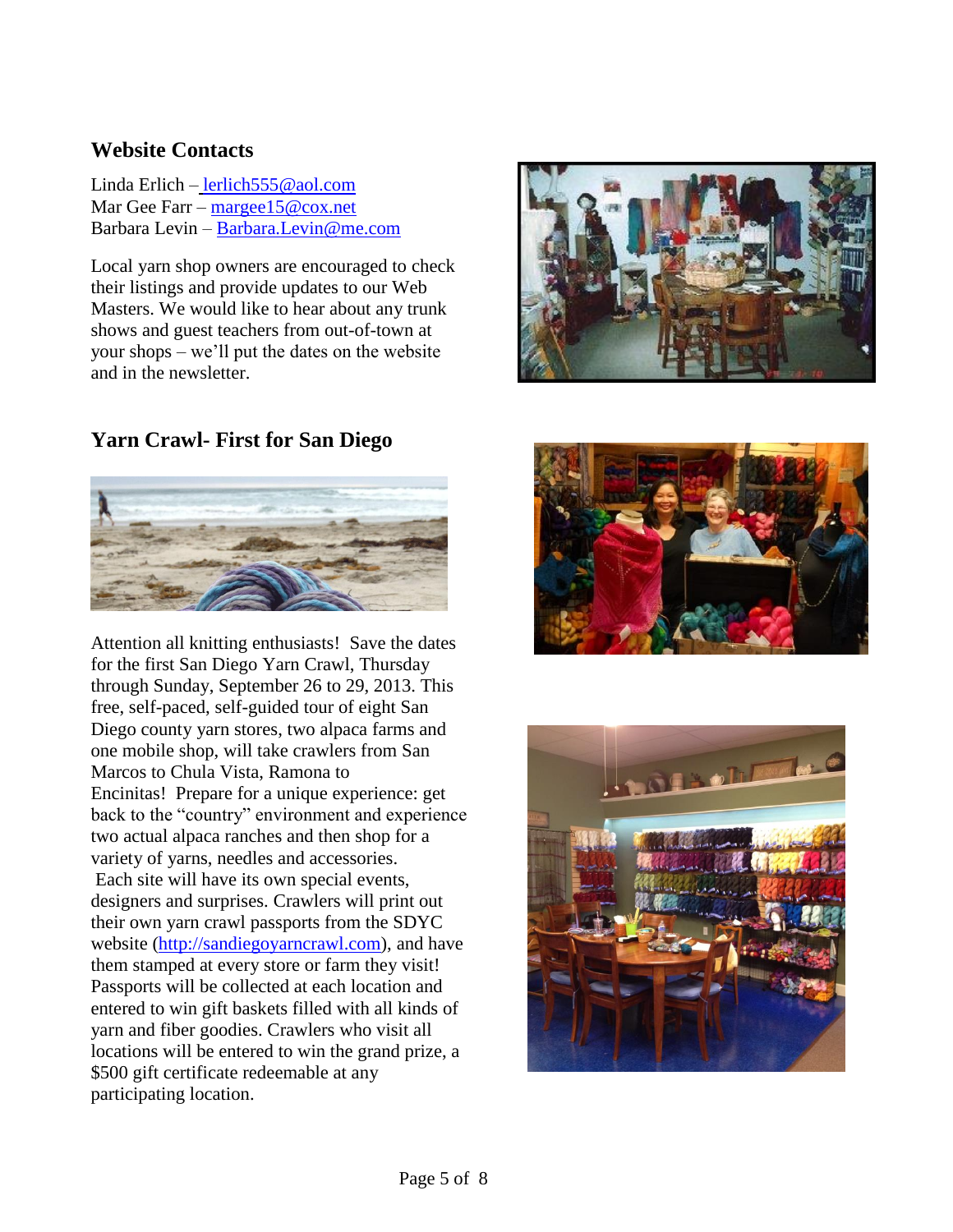





Credit for the "Buddy" the cat sketches goes to our Co-President, Stacy Smith.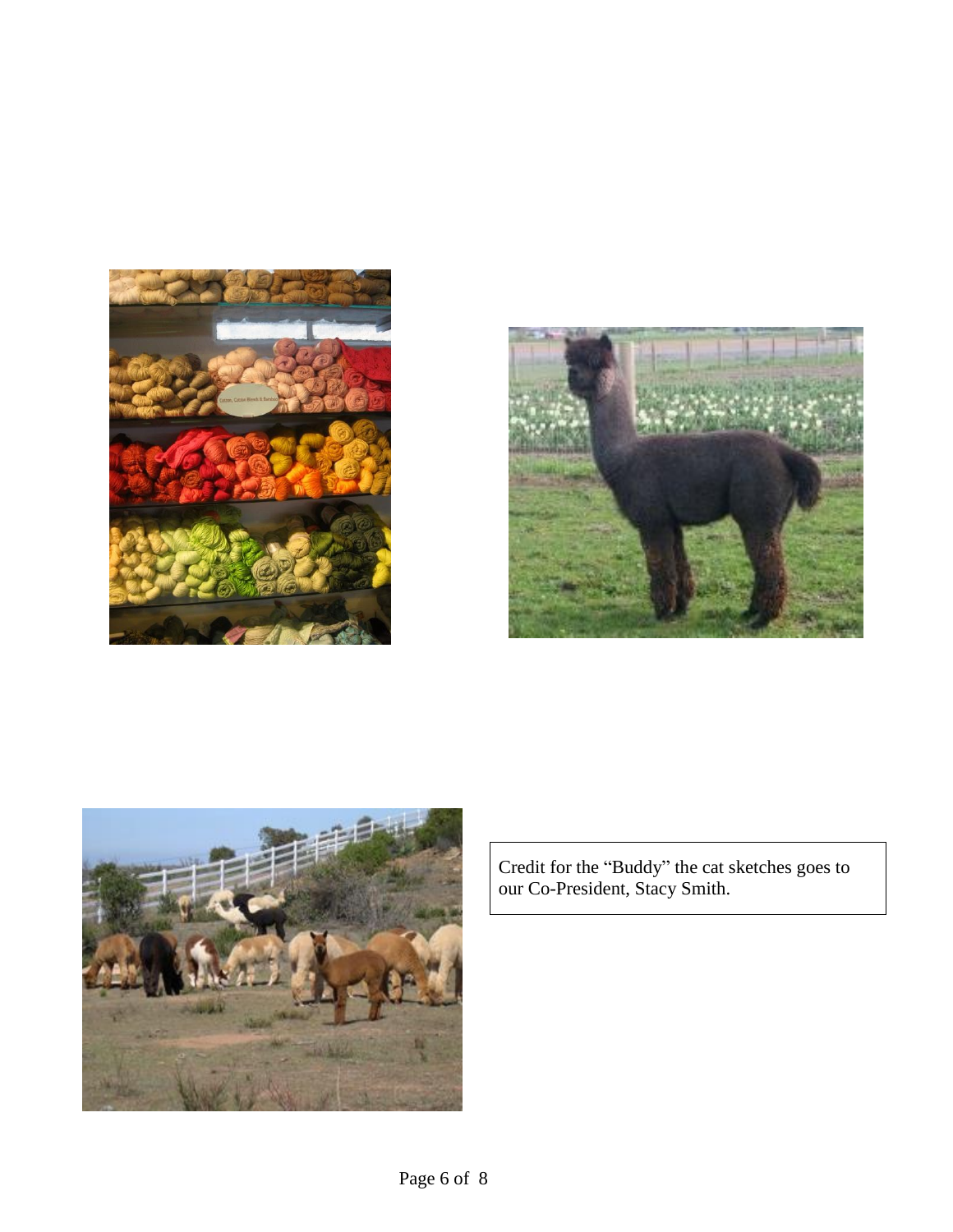# **Knitting on the Net**

It's almost too hot to knit – so this month's projects are all little. You'll be able to work on them all without getting a lapful of yarn.

#### **Color Play Socks**

This Drops pattern includes three sizes and is knit on US 1.5 needles.

[http://www.ravelry.com/pattern](http://www.ravelry.com/patterns/library/149-22-colour-play---socks-with-displacement-in-4-colors-in-fabel) [s/library/149-22-colour-play--](http://www.ravelry.com/patterns/library/149-22-colour-play---socks-with-displacement-in-4-colors-in-fabel) [socks-with-displacement-in-4](http://www.ravelry.com/patterns/library/149-22-colour-play---socks-with-displacement-in-4-colors-in-fabel) [colors-in-fabel](http://www.ravelry.com/patterns/library/149-22-colour-play---socks-with-displacement-in-4-colors-in-fabel)



#### **Henry's Sweater**

Trouble finding baby boy sweaters? Try Henry's Sweater, knit with worsted in 3/6 and 6/12 month sizes.



[http://www.ravelry.com/patterns/library/henrys](http://www.ravelry.com/patterns/library/henrys-sweater-2)[sweater-2](http://www.ravelry.com/patterns/library/henrys-sweater-2)

#### **Bluebird of Happiness**

Knit with 20-30 yards of worsted, on #5 needles. It's knit in one piece from beak to tail. Think Christmas tree decoration, gift for those glass



bluebird collectors, Easter baskets. [http://www.ravelry.com/patterns/library/bluebird](http://www.ravelry.com/patterns/library/bluebird-of-happiness-2)[of-happiness-2](http://www.ravelry.com/patterns/library/bluebird-of-happiness-2)

#### **Bolero**

Available in sizes 3 months to 4 years, this vest pattern includes optional sleeves for creating a cardigan. It's knit sideways with worsted yarn. [http://www.yarn](http://www.yarn-madness.com/baby-bolero)[madness.com/baby-bolero](http://www.yarn-madness.com/baby-bolero)



**Knubbelchen** Knit with sock yarn, this soft doll is worked in the round and is



[http://www.rav](http://www.ravelry.com/patterns/library/knubbelchen) [elry.com/patterns/library/knubbelchen](http://www.ravelry.com/patterns/library/knubbelchen)

#### **Hedgehogs**

seamless.

The folks at Purl Soho have another winner. These hedgehogs are knit on double points and in the round. There is none of that awful sewing little pieces together at the end.



[http://www.purlbee.com/the-purl](http://www.purlbee.com/the-purl-bee/2013/2/9/whits-knits-knit-hedgehogs.html?utm_source=Sailthru&utm_medium=email&utm_term=PS%20Recipients&utm_campaign=2013-06-26%3A%20A%20Trio%20of%20Charming%20Knit%20Hedgehogs%21)[bee/2013/2/9/whits-knits-knit](http://www.purlbee.com/the-purl-bee/2013/2/9/whits-knits-knit-hedgehogs.html?utm_source=Sailthru&utm_medium=email&utm_term=PS%20Recipients&utm_campaign=2013-06-26%3A%20A%20Trio%20of%20Charming%20Knit%20Hedgehogs%21)[hedgehogs.html?utm\\_source=Sailthru&utm\\_medi](http://www.purlbee.com/the-purl-bee/2013/2/9/whits-knits-knit-hedgehogs.html?utm_source=Sailthru&utm_medium=email&utm_term=PS%20Recipients&utm_campaign=2013-06-26%3A%20A%20Trio%20of%20Charming%20Knit%20Hedgehogs%21) [um=email&utm\\_term=PS%20Recipients&utm\\_ca](http://www.purlbee.com/the-purl-bee/2013/2/9/whits-knits-knit-hedgehogs.html?utm_source=Sailthru&utm_medium=email&utm_term=PS%20Recipients&utm_campaign=2013-06-26%3A%20A%20Trio%20of%20Charming%20Knit%20Hedgehogs%21) [mpaign=2013-06-](http://www.purlbee.com/the-purl-bee/2013/2/9/whits-knits-knit-hedgehogs.html?utm_source=Sailthru&utm_medium=email&utm_term=PS%20Recipients&utm_campaign=2013-06-26%3A%20A%20Trio%20of%20Charming%20Knit%20Hedgehogs%21) [26%3A%20A%20Trio%20of%20Charming%20K](http://www.purlbee.com/the-purl-bee/2013/2/9/whits-knits-knit-hedgehogs.html?utm_source=Sailthru&utm_medium=email&utm_term=PS%20Recipients&utm_campaign=2013-06-26%3A%20A%20Trio%20of%20Charming%20Knit%20Hedgehogs%21) [nit%20Hedgehogs%21](http://www.purlbee.com/the-purl-bee/2013/2/9/whits-knits-knit-hedgehogs.html?utm_source=Sailthru&utm_medium=email&utm_term=PS%20Recipients&utm_campaign=2013-06-26%3A%20A%20Trio%20of%20Charming%20Knit%20Hedgehogs%21)